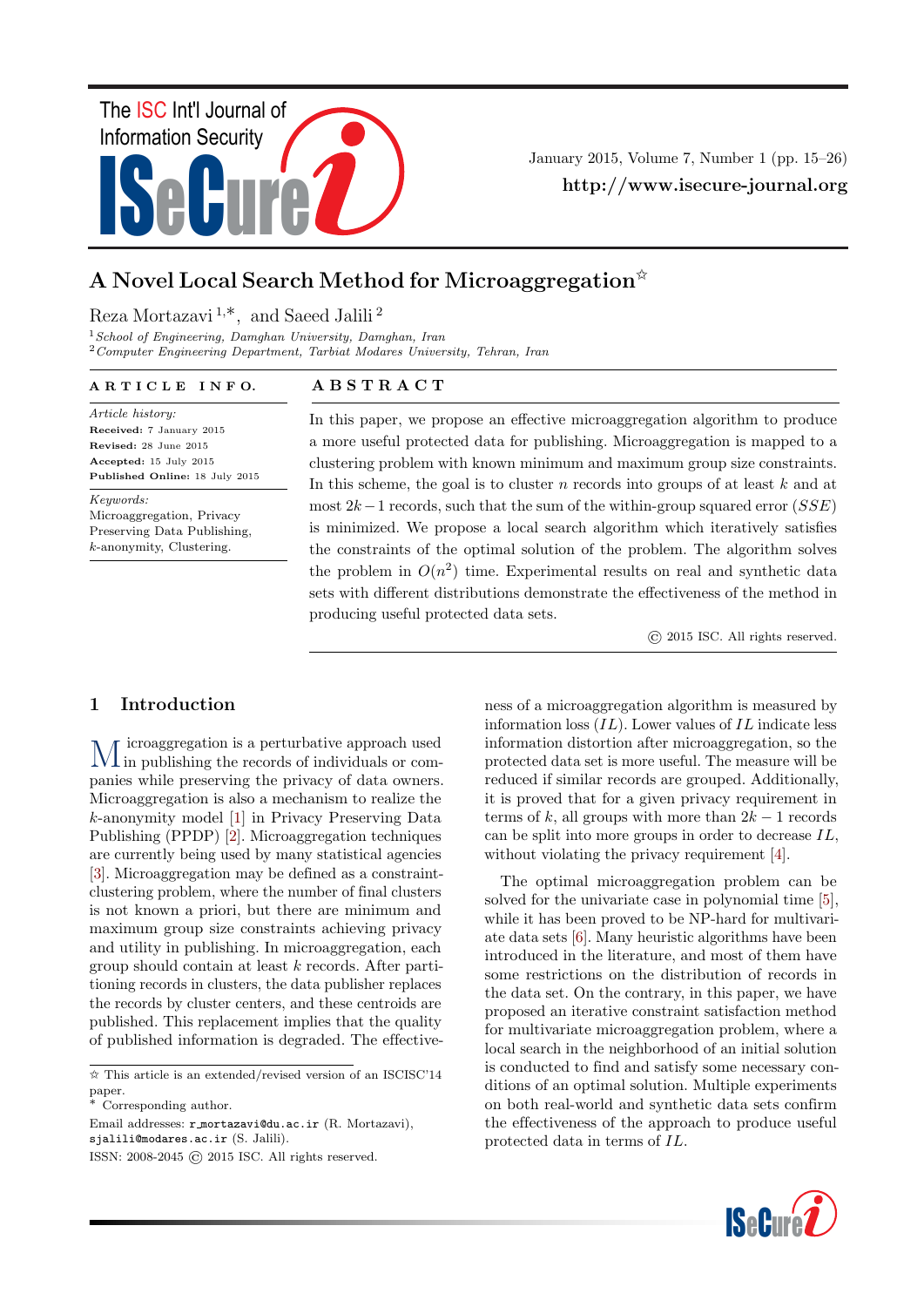The remainder of this paper is organized as follows. [Section 2](#page-1-0) reviews some related works to solve the problem. [Section 3,](#page-2-0) formalizes the problem, while [Section 4](#page-2-1) presents the proposed method. Experimental results are given in [Section 5.](#page-8-0) Finally, [Section 6](#page-9-0) concludes the paper.

## <span id="page-1-0"></span>2 Related Work

There are multiple heuristics introduced in the literature for solving the microaggregation problem for multivariate data sets [\[7–](#page-10-6)[11\]](#page-10-7). These methods are classified into fixed size and data oriented algorithms. In a fixed size algorithm, the number of clusters is fixed to  $\lfloor n/k \rfloor$  and exactly k records are aggregated within a cluster (except possibly a few clusters when  $k$  does not divide n). Generally, fixed size algorithms are more efficient, but usually result in more distorted protected data. In contrast, data oriented methods do not specify the exact number of group members beforehand, and produce more useful protected data at the expense of time complexity [\[12\]](#page-10-8).

Domingo-Ferrer and Torra [\[7\]](#page-10-6) introduced a famous method called Maximum Distance to Average Vector (MDAV). The method repeatedly forms two clusters, each containing  $k$  members around records far from the centroid of the data set  $^1$  $^1$ . It is classified as a fixed size algorithm and is usually referred to for comparison purposes in the literature. Chang et al. [\[9\]](#page-10-9) proposed Two Fixed Reference Points (TFRP). Let  $G_{min}$  and  $G_{max}$  denote the minimum and maximum vectors over all attributes of records in the data set, respectively. The first step of TFRP is to calculate these extremes as reference points, say  $R_1$  and  $R_2$ . The second step is cluster formation. A cluster consisting of  $k$  records is formed around  $r$ , which is the most distant record from  $R_1$ . Another cluster of size k is formed with respect to the most distant record from  $R_2$ , say s, and its  $k-1$  nearest neighbors. The last two steps are repeated iteratively until less than  $k$  records remain, which are added to their nearest clusters finally. A post-processing step is conducted to refine the clusters. Notably, fixing  $R_1$  and  $R_2$  as reference points makes TFRP an efficient approach with a time complexity of  $O(n^2/k)$  that produces lower IL in comparison with MDAV, especially for sparse data sets with a large  $k$ [\[9\]](#page-10-9).

There are also some extensions of optimal univariate microaggregation which are introduced by Hansen and Mukherjee (called MHM) [\[5\]](#page-10-4) for multivariate cases. Domingo-Ferrer et al. [\[8\]](#page-10-10) proposed a method to order records in multi-dimensional domain space, and form a path based on some heuristics such as Near-

<sup>1</sup> Pseudo-code and more details of MDAV algorithm are presented in [Section 4.](#page-2-1)



Nevertheless, as the results of the methods confirm, there is still a noticeable diversity between the best

<span id="page-1-1"></span>

<span id="page-1-2"></span><sup>2</sup> The terms "merge" and "noMerge" are used in the original paper.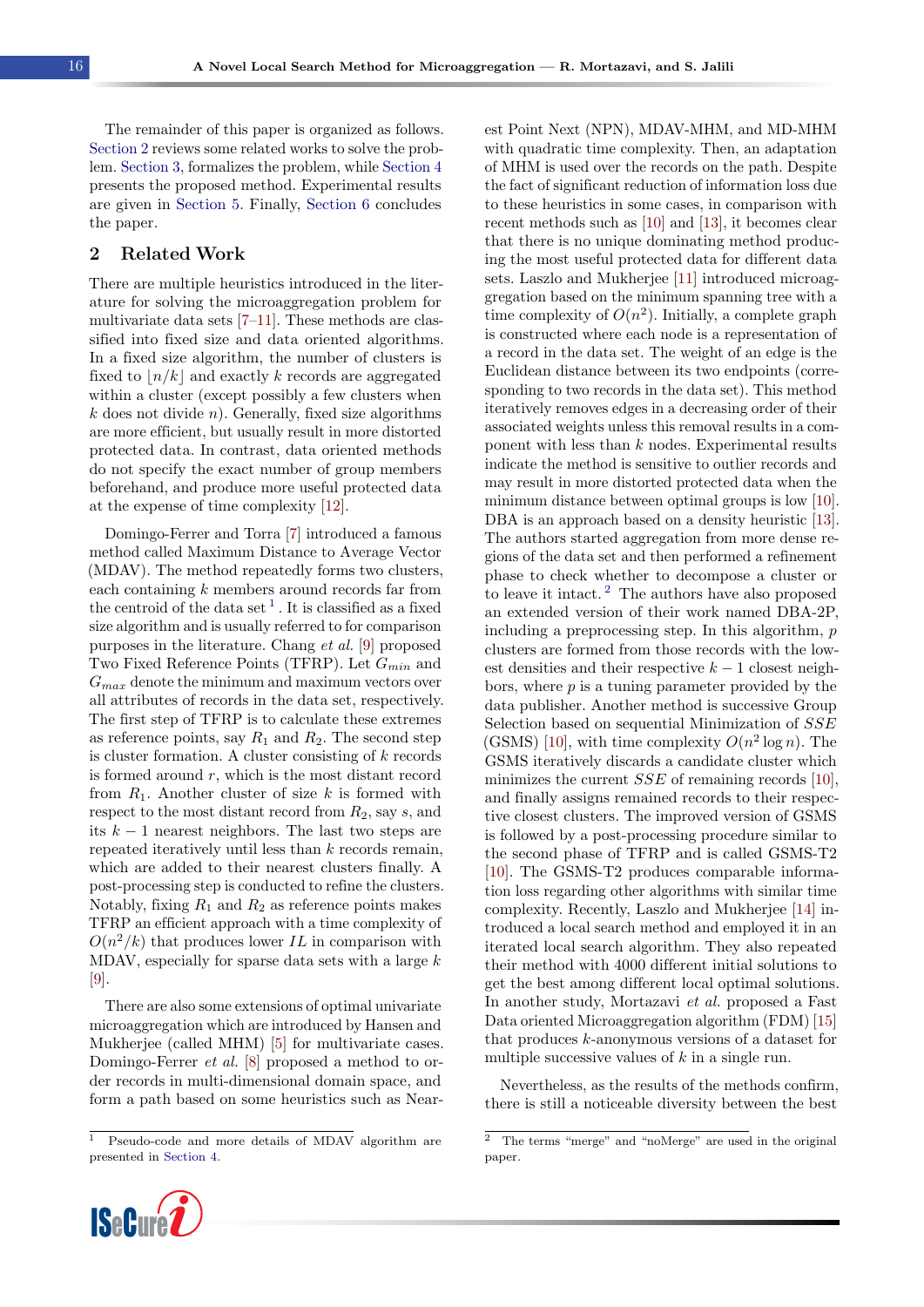results of the algorithms for different data sets, which makes them difficult for use in practice. The data publisher may be required to change the anonymization method for different data sets or even for different privacy parameters k. These changes may introduce a number of different tuning parameters that must be set by the data publisher in the new setting, which makes complex the process of anonymization. It is notable to say that microaggregation mechanism is designed originally for numerical data sets; however, there are extensions for other data types [\[7,](#page-10-6) [16\]](#page-10-15). More thorough surveys about microaggregation methods, are presented in [\[17\]](#page-10-16).

## <span id="page-2-0"></span>3 Problem Definition

In this section, we formulate the microaggregation problem. Suppose a numerical data set  $T$  of  $n$  records  $x_i, i \in \{1, \ldots, n\}$  in a d dimensional space is given. The data publisher provides an input value  $k$  as the privacy parameter. This value is usually lower than 10 in practical Statistical Disclosure Control (SDC) usages. However, it may be increased up to hundreds in some real-world applications, such as Location-Based Services (LBS) [\[18\]](#page-11-0). Microaggregation algorithm partitions the data set into  $c$  groups in such a way that the following two constraints are satisfied.

- (1) The privacy and utility constraints are satisfied, i.e.,  $k \leq |G_p| < 2k, p \in \{1, ..., c\}$ , where  $|G_p|$ denotes the number of records in  $G_p$ .
- (2) The whole data set is partitioned into  $c$  nonoverlapping groups, i.e.,  $\bigcup_{p=1}^{c} G_p = T$ , and  $G_p \cap$  $G_q = \emptyset, \forall p, q \in \{1, \ldots, c\}, p \neq q.$

If a given microaggregation algorithm satisfies the above constraints, its solution is called a valid solution. The sum of within-group squared error  $(SSE)$ is minimized to make the records in a group more similar. This measure is formulated in [Equation 1.](#page-2-2)

<span id="page-2-2"></span>
$$
SSE = \sum_{p=1}^{c} \sum_{j=1}^{|G_p|} (x_{pj} - \bar{x}_p)^T (x_{pj} - \bar{x}_p)
$$
 (1)

where  $x_{pj}$  is the j-th record of  $G_p$  and  $\bar{x}_p$  denotes the centroid of  $G_p$ ,  $\bar{x}_p = 1/|G_p| \sum_{j=1}^{|G_p|} x_{pj}$ . The value of  $SSE$  is usually normalized by  $\tilde{S}ST$ , calculated as in [Equation 2,](#page-2-3) where  $\bar{x}$  is the average of the whole data set.

<span id="page-2-3"></span>
$$
SST = \sum_{p=1}^{c} \sum_{j=1}^{|G_p|} (x_{pj} - \bar{x})^T (x_{pj} - \bar{x}).
$$
 (2)

The normalized measure  $IL = SSE/SST * 100\%$ is always between  $0\%$  and  $100\%$ . Lower values of IL indicate more similar centroids to original records and

less quality degradation due to the perturbation. In this paper, the IL measure is used to quantify and compare the performance of the proposed method.

The result of a microaggregation algorithm may be considered as an assignment of records to groups, where the membership of a record  $x_{pi}$  to a group  $G_p$ is denoted by  $x_{pi} \rightarrow G_p$ . The cost of this assignment is a partial summand of SSE, and may be denoted by  $PSSE(x_{pi} \rightarrow G_p)$ .<sup>[3](#page-2-4)</sup> In other words,  $PSSE(x_{pi} \rightarrow G_p)$  $(G_p) = (x_{pi} - \bar{x}_p)^T (x_{pi} - \bar{x}_p)$ , denotes the increased error related to assigning  $x_{pi}$  to  $G_p$  in comparison with the error before the assignment. The final value of SSE can be calculated by summing these partial summands, i.e.,  $SSE = \sum_{p=1}^{c} \sum_{j=1}^{|G_p|} PSSE(x_{pj} \rightarrow G_p)$ . Its notable that changing the assignment of records among some clusters has no effect on the  $P SSE$  of other clusters.

## <span id="page-2-1"></span>4 The Proposed Algorithm

In this section, the Iterative Constraint Satisfaction for Microaggregation (ICSM) is presented. [Section 4.1](#page-2-5) defines the exchange and migration constraints and then introduces the ICSM algorithm. [Section 4.2](#page-6-0) introduces the Tour2Assignment method to determine the number of clusters, c. [Section 4.3](#page-7-0) analyses the algorithm.

#### <span id="page-2-5"></span>4.1 Algorithm Description

In this section, we introduce our method for microaggregation problem. Before describing the algorithm, we define some constraints of an optimal partitioning in the microaggregation problem. In addition to cluster size constraints, other constraints are necessary to be satisfied in an optimal solution,  $S_{opt}$ . Suppose two records  $x_{pi} \in G_p$  and  $x_{qj} \in G_q$  such that  $p, q \in G$  $\{1, \ldots, c\}, p \neq q$  in an optimal solution  $S_{opt}$  are given. The optimality of  $S_{opt}$  guarantees that exchanging the assigned clusters of these records,  $G_p$  and  $G_q$ , without any other change in  $S_{opt}$ , will not reduce the information loss in terms of IL. This constraint is formalized in definition 1.

Definition 1. Exchange constraint: Let  $x_1 = x_{pi}$ ,  $x_2 = x_{qj}, \, SSE_1 = PSSE(x_1 \rightarrow G_p) + PSSE(x_2 \rightarrow G_p)$  $G_q$ ), and  $SSE_2 = PSSE(x_1 \rightarrow G_q) + PSSE(x_2 \rightarrow G_q)$  $G_p$ ). In an optimal solution of a microaggregation problem, the quantity of  $dSSE = SSE_2 - SSE_1$  should be always non-negative, otherwise, we can exchange the assignment of these records and gain more infor-

<span id="page-2-4"></span> $\overline{3}$  We assume that the subscripts denote the same entities, independent of the new assignment. For example,  $G_p$  indicates the same cluster before and after the assignment. However, it is obvious that any change in the assignment will also change the exact values of corresponding centroids, and the subscripts do not show them.

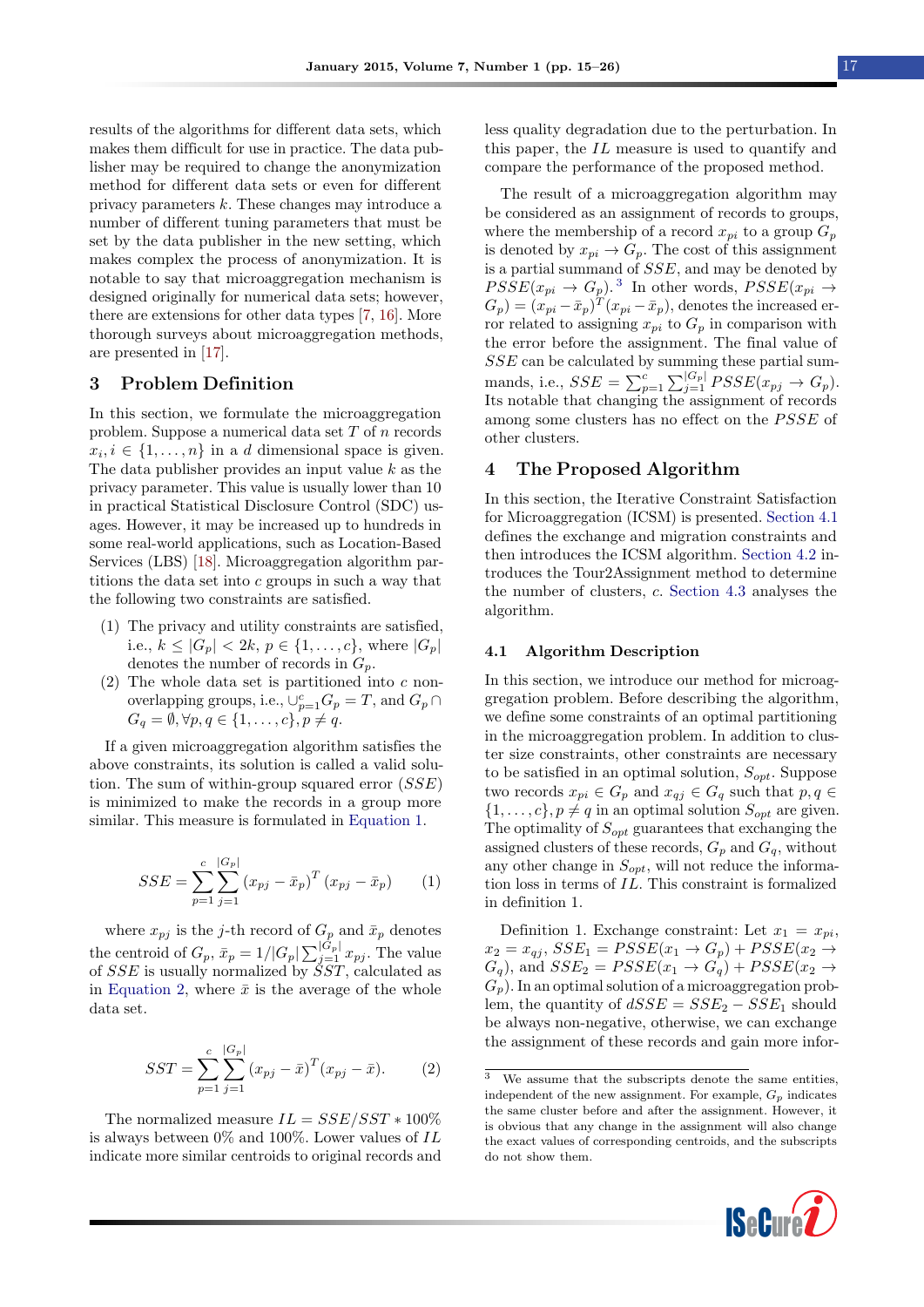mation utility. In this paper, this constraint is called exchange constraint.

Another constraint in an optimal solution of a microaggregation problem is related to migration of a record to another cluster, i.e., changing the assignment of a record from a more crowded cluster to another one. This migration should not result in more utility for protected data. This constraint is formalized in definition 2.

Definition 2. Migration constraint: Let  $x_1 = x_{pi}$ ,  $\forall i \in \{1, \ldots, |G_p|\}, p, q \in \{1, \ldots, c\}, p \neq q, |G_p| > k,$  $|G_q|$  < 2k – 1<sup>[4](#page-3-0)</sup>, and  $dSSE = PSSE(x_1 \rightarrow G_q)$  –  $\overline{PSSE}(x_1 \rightarrow G_p)$ . In an optimal solution  $S_{opt}$ , the constraint of  $dSSE \geq 0$  as a direct result of the optimality of  $S_{opt}$ , is always satisfied. This constraint is called migration constraint in this paper.

Definition 3. *n*-opt heuristic: Let  $A$  be an assignment of records to clusters. Additionally, assume  $A'$ denotes another assignment of the same records to the same number of clusters after applying a heuristic H. If H involves exactly  $n \geq 1$  change(s) in A to produce  $A'$ , it is called an *n*-opt heuristic. More specifically, for  $n = 1$  and  $n = 2$ , H is called 1-opt and 2-opt heuristic, respectively. The ICSM iteratively improves a given solution to produce a more useful protected data set. In this paper, we have considered the output of MDAV [\[7\]](#page-10-6) for initialization. [5](#page-3-1) The pseudo-code of MDAV is presented in [Algorithm 1,](#page-3-2) where its output is an assignment of records to clusters. MDAV first finds the most distant record, say  $r$ , from the centroid of the data set and a new search for another most distant record from r, say s, is accomplished subsequently (lines 2 and 3). The next step is to build two clusters, including  $r$  and s and their  $k-1$  nearest records, respectively (line 4). These two clusters are microaggregated and removed from the data set. These steps are repeated until less than  $2k$  records remain (line 5). Finally, if at least  $k$ records remain, a cluster containing all of these unassigned records is formed (line  $6$ ). If less than k records remain, they will be added to their nearest clusters (line 7). This method runs in  $O(n^2)$  time.

The pseudo-code of ICSM is given in [Algorithm 2.](#page-3-3) The input of ICSM is the normalized data set  $T$  of  $n$ records each containing d numerical attributes, and a privacy parameter  $k$ , while the output is the assignments of records to clusters, A. The ICSM starts from the solution of MDAV (line 2) to initialize  $A$ , and converts it to a path  $P$  to determine the number of clusters [6](#page-3-4) (lines 5 and 6). The procedure continues to

<sup>6</sup> Please see [Section 4.2](#page-6-0) for more details.



#### <span id="page-3-2"></span>Algorithm 1 Pseudo-code of MDAV

|  |  |  |  | <b>Input:</b> $T$ (data set), $k$ (privacy parameter) |  |
|--|--|--|--|-------------------------------------------------------|--|
|--|--|--|--|-------------------------------------------------------|--|

- Output: A (Assignment of records to clusters)
- 1: **Function** ( $[A] = MDAV$  (*T*: data set, *k*: integer))
- 2: Compute the centroid  $\bar{x}$  of whole data set.
- 3: Find the most distant record r from  $\bar{x}$ . Also find the most distant record  $s$  from  $r$ .
- 4: Form a cluster containing r and its  $k 1$  nearest neighbors. From another cluster containing s and its  $k - 1$ nearest neighbors. Set aside these clusters from the data set.
- 5: If there are at least  $2k$  records remaining (unassigned), repeat steps 2, 3, 4.
- 6: If there are between k and  $2k 1$  records unassigned, form a new cluster containing all of them, and return the assignment of records to clusters.
- 7: If there exist at most  $k 1$  unassigned records, assign each of them to the closest cluster.
- 8: Return the assignment of records to clusters.

9: end Function

improve IL iteratively by satisfying the exchange and migration constraints. If the exchange and/or migration constraints are not satisfied, there is a place to improve  $IL$ , which is done by another function, SimpleHeuristic (line 7). If no such simple improvements are found, another function is called to apply a more complicated heuristic (line 9). The algorithm finishes if no such (simple and complex) improvements are found or  $MAX \textit{\_ITERATIONS}$  is reached. Finally, the results are returned in line 11.

<span id="page-3-3"></span>Algorithm 2 Pseudo-code of ICSM

| <b>Output:</b> assignment of records to clusters A<br>1: Function ( $[A]$ =ICSM ( <i>T</i> : data set, <i>k</i> : integer))<br>$A = \text{MDAV}(T,k)$ //Algorithm 1<br>2:<br><b>repeat</b> //loop for <i>n</i> -opt heuristic<br>3.<br>4:<br>$\mathbf{repeat}//inner$ loop for 1-opt and 2-opt heuristics<br>Convert A to a tour (path) P containing all<br>5: |  |
|----------------------------------------------------------------------------------------------------------------------------------------------------------------------------------------------------------------------------------------------------------------------------------------------------------------------------------------------------------------|--|
|                                                                                                                                                                                                                                                                                                                                                                |  |
|                                                                                                                                                                                                                                                                                                                                                                |  |
|                                                                                                                                                                                                                                                                                                                                                                |  |
|                                                                                                                                                                                                                                                                                                                                                                |  |
|                                                                                                                                                                                                                                                                                                                                                                |  |
|                                                                                                                                                                                                                                                                                                                                                                |  |
| records based on MDAV-MHM (Section 2 and [8])                                                                                                                                                                                                                                                                                                                  |  |
| $A = \text{Tour2Assignment}(P, k)$ // Determining<br>6:                                                                                                                                                                                                                                                                                                        |  |
| number of clusters (Section 4.2, ??)                                                                                                                                                                                                                                                                                                                           |  |
| $A =$ SimpleHeuristic(T, k, A) //1-opt and 2-opt<br>7:                                                                                                                                                                                                                                                                                                         |  |
| heuristics (Algorithm 3)                                                                                                                                                                                                                                                                                                                                       |  |
| until no change in A OR MAX_ITERATIONS is<br>8:                                                                                                                                                                                                                                                                                                                |  |
| reached                                                                                                                                                                                                                                                                                                                                                        |  |
| $A = \text{ComplexHeuristic}(T, k, A)$ //n-opt heuristic<br>9:                                                                                                                                                                                                                                                                                                 |  |
| (Algorithm 4)                                                                                                                                                                                                                                                                                                                                                  |  |
| until no change in A OR MAX_ITERATIONS is<br>10:                                                                                                                                                                                                                                                                                                               |  |
| reached                                                                                                                                                                                                                                                                                                                                                        |  |
| 11: $return A$                                                                                                                                                                                                                                                                                                                                                 |  |
| 12: end Function                                                                                                                                                                                                                                                                                                                                               |  |

In order to find simple improvements in Simple-Heuristic [\(Algorithm 3\)](#page-4-0), we construct a directed graph based on the solution of a microaggregation problem for *n* records and *c* clusters (lines 2 and 3). Let  $H =$  $(V, E)$  be a complete weighted directed graph with  $|V| = n + c$  nodes and,  $|E| = (n + c)(n + c - 1)$  edges. Each node  $v \in V$  represents a record or a cluster of the solution. The weights of all edges connecting two clusters [7](#page-3-5) are infinite.

<span id="page-3-0"></span><sup>&</sup>lt;sup>4</sup> All group sizes are considered before the migration. These conditions are necessary to produce a valid protected data after migration that satisfies the privacy requirement.

<span id="page-3-4"></span><span id="page-3-1"></span>See also [Section 5.3.](#page-9-1)

<span id="page-3-5"></span> $\sqrt{7}$  We use the term cluster here to denote a node in H that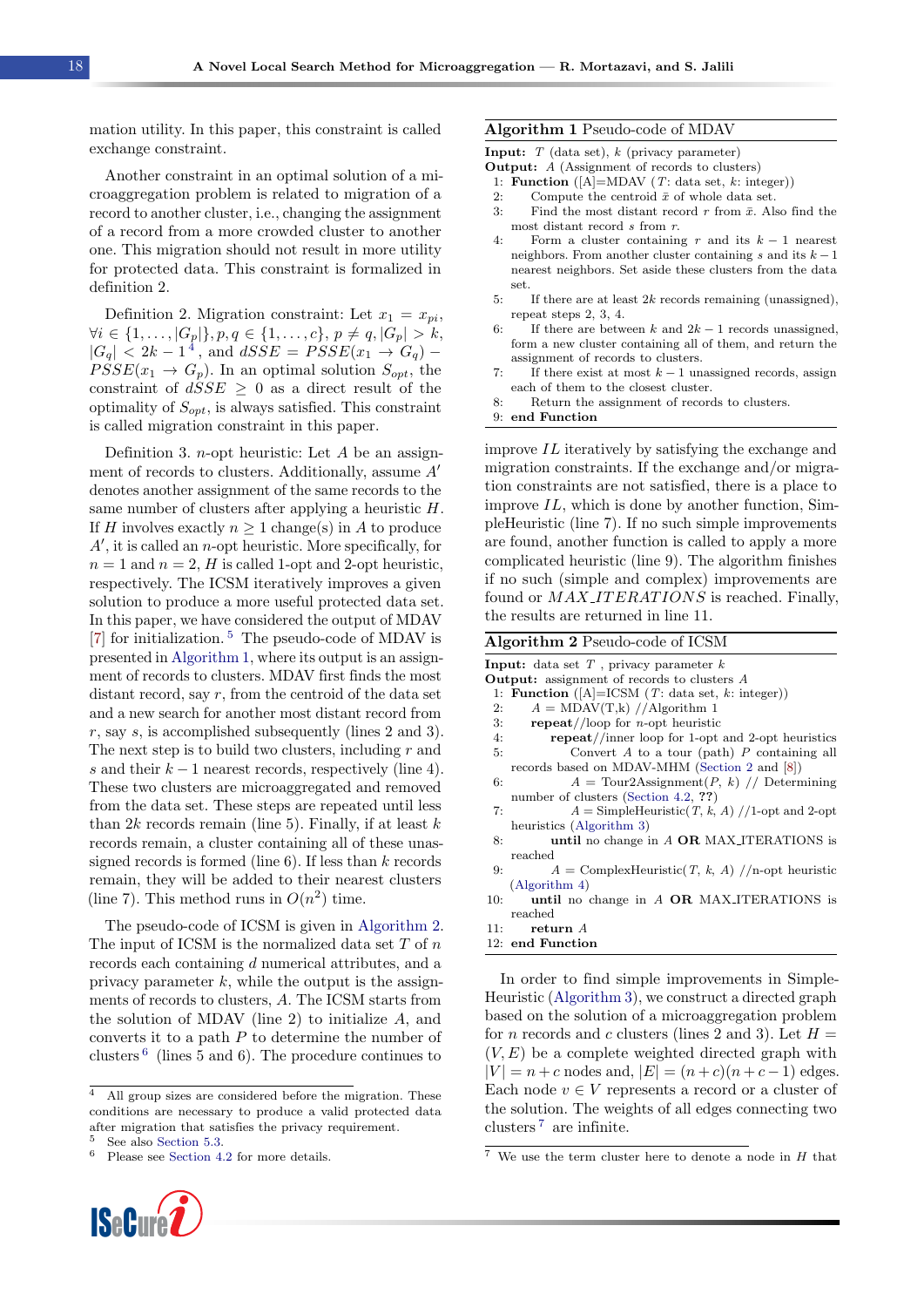<span id="page-4-0"></span>Algorithm 3 Pseudo-code of SimpleHeuristic

**Input:** data set  $T$ , privacy parameter  $k$ , assignments of records to cluster A, to be improved

- Output: improved assignments of records to clusters A
- 1: Function ( $[A]$ =SimpleHeuristic (T: data set, k: integer, A: array of assignments))
- 2:  $n = |T| / \text{number of records}$
- 3:  $c = MAX(A) //$ number of clusters
- 4: Construct/Update a complete weighted directed graph  $H(V, E)$  with  $|V| = n + c$  nodes. Calculate the weight of all edges in E based on [Equation 3,](#page-4-1) [5,](#page-4-2) and [6.](#page-5-0)
- 5:  $Pool = InitializePool(p_n)$ <br>6: **for each**  $v_1, v_2 \in V, v_1 \neq$
- 6: for each  $v_1, v_2 \in V$ ,  $v_1 \neq v_2$  do<br>7: if  $w(v_1, v_2) + w(v_2, v_1) < 0$
- if  $w(v_1, v_2) + w(v_2, v_1) < 0$  AND Pool.Count <  $p_n$  then
- 8: **if**  $v_1$  **OR**  $v_2$  represents a cluster **then**<br>9.  $\begin{bmatrix} P_{QQ} & \frac{1}{2} \frac{1}{2} \frac{1}{2} \frac{1}{2} \frac{1}{2} \frac{1}{2} \frac{1}{2} \frac{1}{2} \frac{1}{2} \frac{1}{2} \frac{1}{2} \frac{1}{2} \frac{1}{2} \frac{1}{2} \frac{1}{2} \frac{1}{2} \frac{1}{2} \frac{1}{2} \frac{1}{2} \frac{1}{2} \frac{1}{2} \frac{1}{$ 9:  $PoolAdd(\text{Migrate}(v_1, v_2)) // 1-opt\text{ heuristic}$ <br>10: **else** else
- 11:  $PoolAdd(Exchange(v_1, v_2))$  //2-opt heuris-

tic 12: end if 13: end if 14: end for

- 15: if  $Pool.IsEmpty()$  then return A
- 16: end if
- 17: Pool.sort() // all elements are sorted such that the best change is placed at the first location. 18: ChangedClusters= ∅
- 19: for each *Change*  $\in$  *Pool.elements* do // in order
- 20: ChangingClusters= involved clusters in Change
- 21: **if** *ChangingClusters* **then** ∩ *ChangedClusters* = Ø 22: Apply Change on A to improve IL<br>
23: ChangedClusters = ChangedCluster  $\overrightarrow{ChangedClusters} = \overrightarrow{ChangedClusters} \cup \overrightarrow{ChangelClusters}$ ingClusters 24: end if 25: end for

```
26: return A
27: end Function
```
There is a directed edge  $e \in E$  between any two records<sup>[8](#page-4-3)</sup> (line 7). The weight of such an edge from  $x_1 = x_{pi} \in G_p$  to  $x_2 = x_{qj} \in G_q$ ,  $q \neq p$  represents the utility gain of replacing the assignment of  $x_2 \rightarrow G_q$ by  $x_1 \rightarrow G_q$  without any change to the rest of the assignments (i.e., both  $x_1 \rightarrow G_p$  and  $x_1 \rightarrow G_q$  are present in the assignment at the same time, while  $x_2$  is not assigned, temporarily). All records in the same cluster are connected via infinite-weight edges. The weight is denoted by  $R_1(x_{pi}, G_q, x_q j)$ . Regarding formulae of *SSE* and PSSE, for any  $x_{pi} \in G_p$ , and  $x_{qj} \in G_q$ , we can calculate  $R_1$  function by [Equation 3.](#page-4-1)

<span id="page-4-1"></span>
$$
R_1(x_{pi},G_q,x_{qj}) = \left\{ \begin{array}{ll} +\infty & \mbox{if } p = q \\ \\ \sum_{l=1}^d (x_{pi}[l] - x_{qj}[l]) 2(x_{qj}[l] - \bar{x}_q[l]) \\ + (x_{pi}[l] - x_{qj}[l]) (|G_q| - 1/|G_q|) & \mbox{if } p \neq q \end{array} \right. \tag{3}
$$

In [Equation 3,](#page-4-1)  $x[l]$  denotes the  $l^{th}$  element (or attribute) of vector x. Remember that  $\bar{x}_q$  is the centroid

represents a cluster in the solution.

<span id="page-4-3"></span>We use the term record here to denote a node in  $H$  that represents a record in the data set.

of  $G_q$  and d is the dimension of the underlying data set.

Example 1: Assume a  $d = 1$  dimensional data set  $T = [2, 3, 4, 5, 6, 7]$  is given for  $k = 3$  anonymity. Let  $A = \begin{bmatrix} 1, 1, 1, 2, 2, 2 \end{bmatrix}$ , so  $G_1 = \begin{bmatrix} 2, 3, 4 \end{bmatrix}$  and  $G_2 =$ [5, 6, 7]. Therefore,  $\bar{x}_1 = 3$ ,  $\bar{x}_2 = 6$  and  $SSE =$  $SSE_{G_1} + SSE_{G_2} = (1 + 0 + 1) + (1 + 0 + 1) = 4.$ Based on [Equation 3,](#page-4-1)  $R_1(x_2, G_2, x_5) = R_1(3, G_2, 6) =$  $(-3)(2(0) + (-3)2/3) = 6$ . This means if  $6 \rightarrow G_2$  is replaced by  $3 \rightarrow G_2$  then  $G_2 = [5, 3, 7]$  and  $SSE_{G_2}$ increases by 6. This is true, since  $8 - 2 = 6$ .

The value of  $dSSE$ , introduced in definition 1, is independent of the  $SSE$  of all clusters except  $G_p$  and  $G_q$ , and can be rewritten in terms of the  $R_1$  function by [Equation 4.](#page-4-4)

<span id="page-4-4"></span>
$$
dSSE = SSE_2 - SSE_1 = R_1(x_{pi}, G_q, x_{qj}) + R_1(x_{qj}, G_p, x_{pi})
$$
\n(4)

This equation confirms that an exchange is in fact a combination of two such migrations. [9](#page-4-5) The graphical representation of this exchange in graph  $H$ , forms a cycle of length two, where each edge is weighted by  $R_1$ , as depicted in [Figure 1.](#page-4-6) Finding and eliminating such cycles of length  $2$  in the graph  $H$ , is an effective way to reduce IL, and based on definition 3 is referred to as 2-opt heuristic, since it changes two assignments (line 11). These replacements can also be shown in the form of changing the state of cluster assignments from an initial state of  $\{x_1 \to G_p, x_2 \to G_q\}$  to the state of  $\{x_1 \rightarrow G_q, x_2 \rightarrow G_p\}.$ 

<span id="page-4-6"></span>

Figure 1. Graphical representation of 2-opt heuristic. After the exchange,  $x_1$  and  $x_2$  are assigned to  $G_q$  and  $G_p$ , respectively. For clarity, only involved nodes and edges are drawn.

Moreover, migration of a record to a new cluster can be shown as a cycle of length 2, in our graph representation. Let  $R_2(x_{pi}, G_q)$  denotes the change in SSE after assigning of  $x_{pi}$  to  $G_q$  (again, the last assignment of  $x_{pi}$  to  $G_p$  is preserved, temporarily). This function returns no gain, if  $G_q$  is overloaded after migration, which is denoted by infinity in [Equation 5](#page-4-2) for  $R_2$ .

<span id="page-4-5"></span><span id="page-4-2"></span>We require  $R_1$  to form more complex improvements, so we do not consider the combined form.

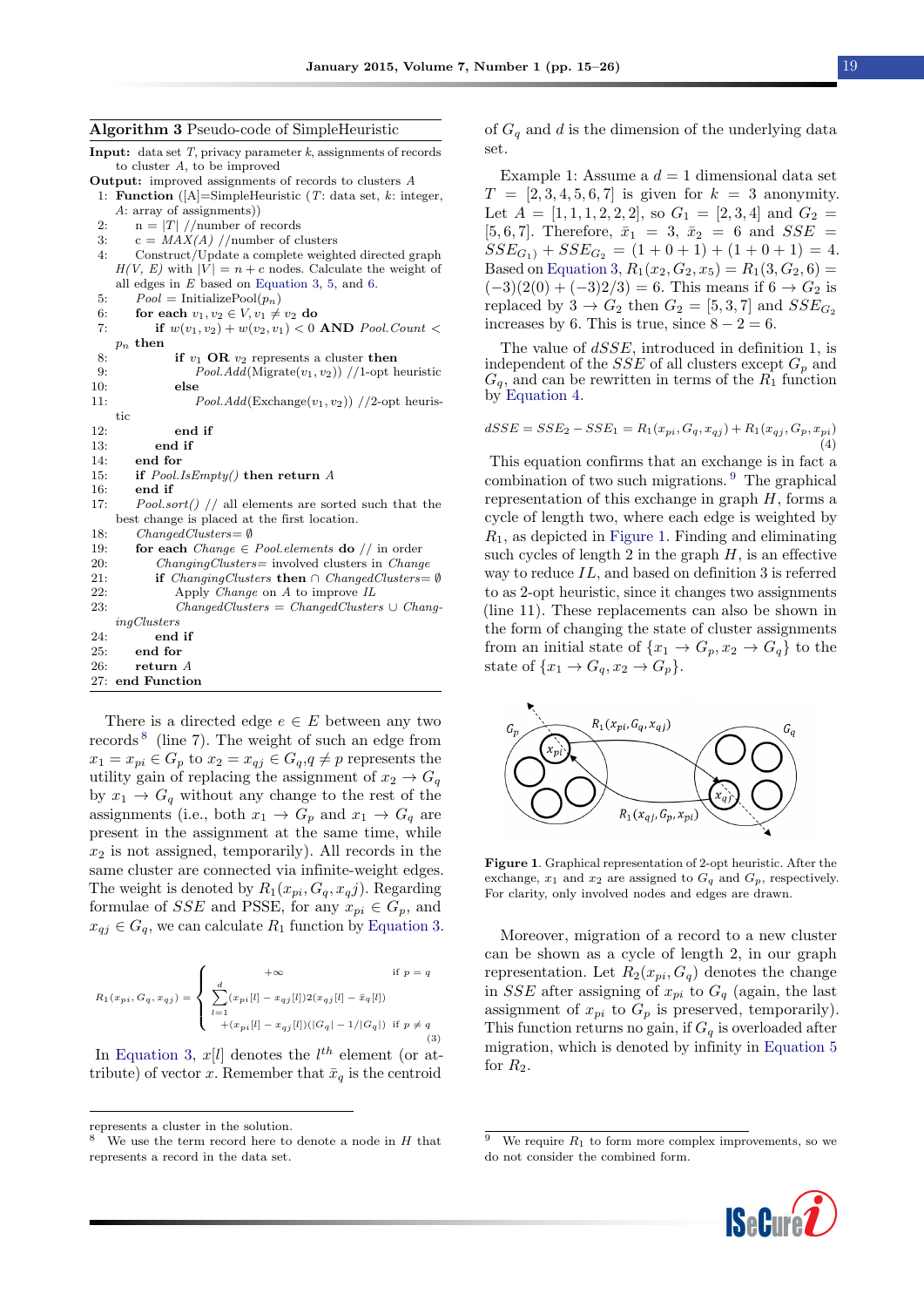$$
R_2(x_{pi},G_q) = \left\{ \begin{array}{cc} & +\infty & \text{if } p = q \text{ or} \\ & |G_q| \geq 2k-1 \\ & \text{(before migration)} \\ & \sum_{l \in \{1,...,d\}} \frac{|G_q|.(\bar{x}_q[l]-x_{pi}[l])^2}{|G_q|+1} & \text{otherwise} \end{array} \right. \tag{5}
$$

We can form a cycle in  $H$  representing the migration of a record to a new cluster, using a new virtual edge from the destination cluster  $G_q$  to the source cluster  $G_p$ . The weight of this edge is the difference in  $SSE$ after removing the source record of migration,  $x_{ni}$  from  $G_p$ , provided that the source cluster contains enough records after migration. The weight may be calculated by another function  $R_3(G_q, x_{pi})$  by [Equation 6.](#page-5-0)

<span id="page-5-0"></span>
$$
R_3(G_p, x_{pi}) = \left\{ \begin{array}{c} +\infty & |G_p| \leq k \\ \\ \sum\limits_{l \in \{1,...,d\}} \frac{-|G_p| . (\bar{x}_p[l] - x_{pi}[l])^2}{|G_p| - 1} & \text{otherwise} \end{array} \right. \tag{6}
$$

The illustration of the cycle for this migration in terms of  $R_2$  and  $R_3$  is also presented in [Figure 2.](#page-5-1) Based on definition 3, we call this improvement as the 1 opt heuristic, because involves a single change in the assignments.

<span id="page-5-1"></span>

**Figure 2.** Cyclic representation of migration of  $x_{pi}$  from  $G_p$ to  $G_q$ 

The SimpleHeuristic function initializes an empty pool of a predefined size of  $p_n$  (line 5). If such cycles of length 2 with negative weights are found, they are added to the pool (lines 6-14). If no such cycles are found, the assignment A is returned without any change (line 15). The SimpleHeuristic function applies the best changes in the *Pool* in a greedy manner  $10$ (lines 16-24) and finally returns the improved assignment (line 25).

The migration and exchange constraints may also be generalized to cycles involving more than two clusters, which are done by the ComplexHeuristic function (line 9 of [Algorithm 2\)](#page-3-3). Generally, in an optimal solution, there is not any utility gain in terms of IL by a cyclic shift of records from different clusters over their

<span id="page-5-2"></span> $\overline{10}$  Two simultaneous improvements are consistent, if they do not involve a cluster more than once, so applying them at the same time does not result in any conflict. The SimpleHeuristic function applies all changes saved in Pool based on the decreasing order of their impact on IL (line 16), provided that they are consistent (line 20).



assigned clusters. In other words, there does not exist a valid negative weight cycle in the graph  $H$ , corresponding to a series of migrations and/or exchanges. However, finding such negative cost cycles is not a trivial task, because there may be an exponential number of such cycles that must be examined. Additionally, many negative weight cycles in  $H$  do not represent a valid cyclic shift of records over clusters, i.e., all negative weight cycles in  $H$ , do not represent necessarily an improvement. [Figure 3](#page-5-3) shows such an invalid cycle in  $H$ , where all weights are assumed to be negative.

<span id="page-5-3"></span>

Figure 3. A negative weight cycle that does not (necessarily) result in an improvement of IL. All edge weights are negative. This cycle is invalid, because it involves a cluster  $(G_q)$  more than once.

In order to solve these problems, we have removed some edges from  $H$  to get a directed acyclic graph  $H'(V, E')$ , where  $E' \subset E$ . This transform is done in a heuristic manner to decrease the computation cost of finding one such cycle. Additionally, any negative  $\cot$  cycle extracted from  $H'$ , represents a valid cyclic shift of records over clusters, which results in less information loss. However, these benefits are at the expense of losing some possible improvements.

The construction of  $H'$  in [Algorithm 4](#page-6-1) is as follows. First, for each cluster  $G_p$ , a value called  $Score(G_p)$  is calculated (line 4) as the sum of the weights of all edges from their records minus the sum of the weights of all edges to their records [\(Equation 7\)](#page-5-4). Intuitively, lower values of  $Score(G_p)$  indicate more probability for  $G_p$ as a cluster participating in a gainful cyclic shift.

<span id="page-5-4"></span>
$$
Score(G_p) = \sum_{\substack{q \in \{1,\ldots,c\}, q \neq p \\ i \in \{1,\ldots,|\cal{G}_p|\} \\ j \in \{1,\ldots,|G_q|\}}} R_1(x_{pi},G_q,x_{qj}) - \sum_{\substack{q \in \{1,\ldots,c\}, q \neq p \\ i \in \{1,\ldots,|\cal{G}_p|\} \\ j \in \{1,\ldots,|G_q|\}}} R_1(x_{qj},G_p,x_{pi}) \quad p \in \{1,\ldots,c\} \tag{7}
$$

Let's specify the cluster with the lowest value of Score as  $G_s$  (line 5). Then all cluster centroids are ordered based on their distances to  $G_s$  (line 6). The rank of  $G_p$  in the ordered list is denoted by  $Rank(p)$ . All records  $x_{pi} \in G_p$ ,  $i \in \{1, \ldots, |G_p|\}$  have the same rank as their assigned cluster  $G_p$ . All edges  $E' \subset E$ in  $H'$  are drawn from the records or clusters with lower ranks to the records or clusters with greater ranks (line 7). All other edges are removed (denoted by infinite edge weights). The weights of edges in  $E'$  are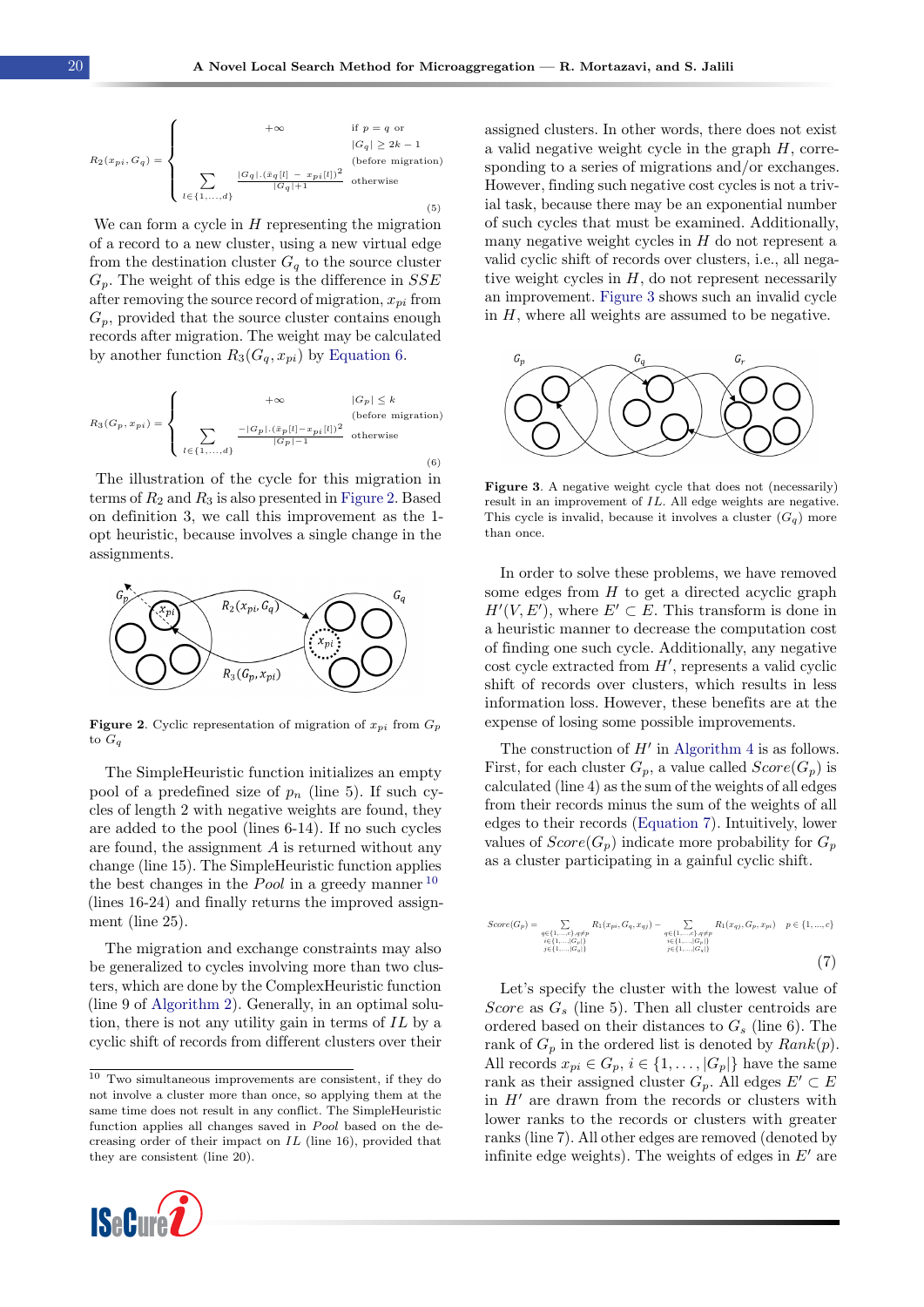<span id="page-6-1"></span>Algorithm 4 Pseudo-code of ComplexHeuristic

**Input:** data set  $T$ , privacy parameter  $k$ , assignments of records to cluster A, to be improved

Output: improved assignments of records to clusters A

- 1: Function ( $[A]$ =ComplexHeuristic (T: data set, k: integer, A: array of assignments))
- 2:  $n = |T| / \text{number of records}$
- 3:  $c = MAX(A) // number of clusters$
- 4: Calculate  $Score(G_p), p \in \{1, ..., c\}$  based on [Equa](#page-5-4)[tion 7.](#page-5-4)
- 5:  $G_s$  = The group with minimum *Score*
- 6: Calculate  $Rank(p), p \in \{1, \ldots, c\}$  based on the  $G_p$ from  $G_s$  (closer groups have lower *ranks*)
- 7: Construct  $H'(V, E')$  from  $H(V, E)$  and consider updated weights  $w_{i,j}$  based on [Equation 8.](#page-6-2) 8: **for each**  $v_s \in V$  such that  $A[v_s] = G_s$  or  $v_s \equiv G_s$  do

```
9: for each v_e \in V, Rank(v_e) \geq Rank(v_s) do 10: SP = shortest path from v_s to v_e10: SP = shortest path from v_s to v_e<br>11: cost(v_s, v_e) = Weight of SPcost(v_s, v_e) = \text{Weight of } SP12: if cost(v_s, v_e) + w_{v_e, v_s} < 0 then<br>13: Apply all changes mentioned
                       Apply all changes mentioned in SP and
     update A //n-opt heuristic
14: end if
```

```
15: end for
16: end for
```

```
17: return A
```
18: end Function

<span id="page-6-2"></span>summarized in [Equation 8](#page-6-2)<sup>[11](#page-6-3)</sup> for  $x_{pi} \in G_p$ ,  $x_{qj} \in G_q$ , and  $p, q \in \{1, ..., c\}, p \neq q$ .

$$
w_{x_{pi},x_{qj}} = \begin{cases} R_1(x_{pi}, G_q, x_{qj}) \ rank(p) < rank(q) \\ +\infty & rank(p) > rank(q) \end{cases}
$$
\n
$$
w_{x_{pi},G_q} = \begin{cases} R_2(x_{pi}, G_q) & rank(p) < rank(q) \\ +\infty & rank(p) > rank(q) \end{cases}
$$
\n
$$
w_{G_p, x_{qj}} = \begin{cases} R_3(G_q, x_{qj}) & rank(p) < rank(q) \\ +\infty & rank(p) < rank(q) \end{cases}
$$
\n
$$
w_{G_p, G_q} = +\infty
$$
\n
$$
(8)
$$

In order to find a valid negative cycle in  $H$ , first we calculate the shortest path between all nodes in  $H'$ without any incoming edges (i.e., record members of  $G_s$  along with the node representing  $G_s$  itself, which is denoted by  $v_s \equiv G_s$ , to the last nodes without any outgoing edges (i.e., record members of the most distant cluster from  $G_s$  along with a node representing the most distant cluster itself). These computations are done in lines 8-16. During the shortest path algorithm, if the cost of a middle (or final) node as the distance from some nodes in  $G_s$  is changed, we can check whether a returning edge may form a negative weight cycle (line 12). For example, if  $cost(v_s, v_e)$  denotes the weight of the shortest path from  $v_s \in G_s$  to a node  $v_e$ , which represents a record and  $Rank(v_e) \ge$ 

 $Rank(v<sub>s</sub>)$ , we can calculate the cost of the cycle by  $cost(v_s, v_e) + R_1(v_e, G_s, v_s)$ . Other cycles involving the cluster nodes may also be calculated in the same manner. Note that all such cycles with negative weights extracted in this manner are valid, since there are no two nodes from the same cluster within the shortest paths, otherwise the cost of such paths would be infinite based on the weights calculated by [Equation 8.](#page-6-2) After finding such negative weight cycles, we can eliminate them, and then update the assignments (line 13). Line 17 returns the improved assignments A. The improvements of such cycles may include multiple exchanges or migrations, and are called  $n$ -opt heuristics in this paper. As a simple illustrative example, [Fig](#page-6-4)[ure 4](#page-6-4) shows a cycle of length 3, involving two records  $x_1 \in G_1$ ,  $x_2 \in G_2$ , and a cluster  $G_3$ . If the weight of the cycle is negative, we can change the assignments from an initial state of  $\{x_1 \rightarrow G_1, x_2 \rightarrow G_2\}$  to the state of  $\{x_1 \rightarrow G_2, x_2 \rightarrow G_3\}$  to decrease IL.

<span id="page-6-4"></span>

**Figure 4.** A negative weight cycle that represents  $n$ -opt heuristic to improve IL. The improvement consists of replacing  $x_2$  by  $x_1$  in  $G_2$ , and migration of  $x_2$  to  $G_3$ .

It is notable that applying 1-opt and 2-opt heuristics is more efficient since they involve only two edges. Therefore, these simple heuristics are prioritized as the inner loop (line 4 of [Algorithm 2\)](#page-3-3).

#### <span id="page-6-0"></span>4.2 Determination of the Number of Clusters

In data oriented microaggregation algorithms, optimal number of clusters is unknown. We have used a procedure like MDAV-MHM [\[8\]](#page-10-10), to map the solution to a univariate microaggregation problem, and then use the optimal univariate solution [\[5\]](#page-10-4) to determine the number of clusters. Fortunately, this procedure may be seen as an improving method, because it is guaranteed to produce a clustering as good as its input [\[19\]](#page-11-1). [12](#page-6-5) Mapping the assignment to a path is done in line 5 of [Algorithm 4.](#page-6-1) To this end, a cluster containing the most distant record from the centroid of the whole data set is selected. Then, all records in the group are stitched together on a path. Next groups are selected based on the nearest point next (NPN) heuristic such that similar records are closer on the path. This procedure continues until all records are ordered in the path

<span id="page-6-5"></span><sup>12</sup> In fact, based on our experiments, in most cases it improves the IL of microaggregation slightly, especially in the initial steps of algorithm execution.



<span id="page-6-3"></span> $\overline{11}$  Ties are broken randomly.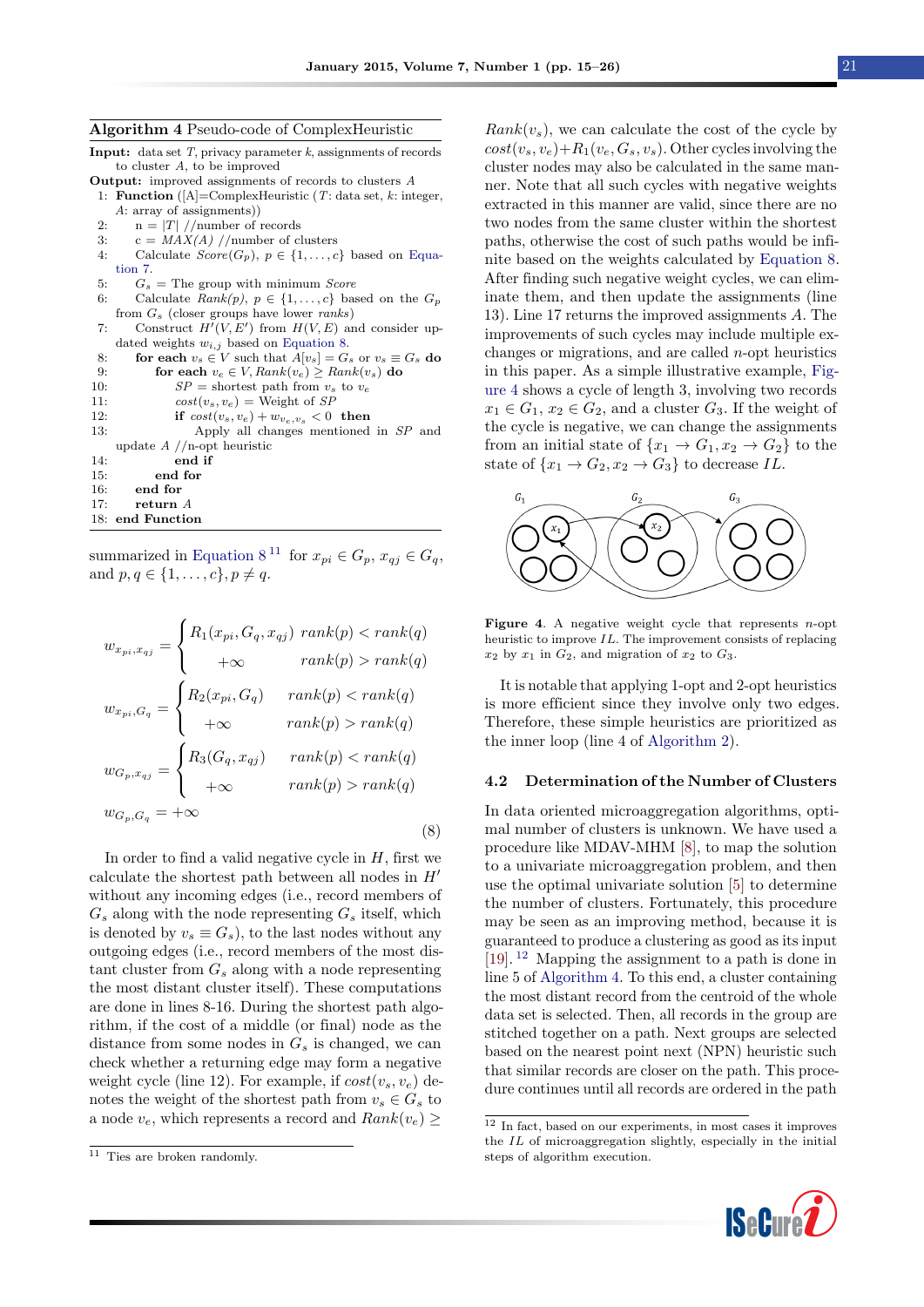[\[8\]](#page-10-10). We have introduced a variant of MHM [\[5\]](#page-10-4) called Tour2Assignment, to determine the optimal clustering regarding the order of records in the path (line 6 of [Algorithm 2\)](#page-3-3). In the original MHM algorithm [\[5\]](#page-10-4), the shortest path starting from a dummy node to the last node is considered, so the first  $k$  records in the path are always assigned to the same cluster. However, despite the ImprovedMHM introduced in [\[19\]](#page-11-1), Tour2Assignment interprets the input path as a tour of nodes by considering the first node in the path after the last one. This provides the chance for the last nodes in the path to be assigned to the same cluster of the first nodes in the path, potentially leading to lower information loss of the protected data set. [13](#page-7-1)

The pseudo-code of Tour2Assignment is presented in ??. This function groups all records in the same cluster for trivial cases (lines  $2-5$ ). <sup>[14](#page-7-2)</sup> A directed acyclic graph  $M(V, E)$  with  $|V| = |P| + 2k - 1$  nodes is initialized (line 6). Each node  $v_i$  corresponds to a record in the path (line 7). The Tour2Assignment inserts an edge starting from  $v_i$  to  $v_{i+i}$  where  $k \leq j < 2k$ . The edge  $e = (v_i, v_{j+i})$  represents a cluster containing all records  $v_m$ ,  $i < m \leq j + i$  in the path. The weight of an edge is equal to the SSE of respective cluster (lines 10 and 11). However, despite the original MHM algorithm [\[5\]](#page-10-4), we have implemented an incremental computation of centroids and weights (lines 13-26) similar to [\[19\]](#page-11-1), which makes it possible to calculate all centroids and weights based on the previous calculated centroids and SSE values (except the first centroid and SSE in lines 10 and 11). This will improve the performance of graph construction significantly. The Tour2Assignment places the first  $2k - 1$  starting records in the original path at the end of the path, one after another, and runs the MHM. However, to increase the performance, instead of copying the first records one by one and running the MHM, all common parts of these rotated paths are constructed once, and only the shortest path algorithm for directed acyclic graphs is executed  $2k - 1$  times (line 28). Since the optimal shortest path goes through at least one of the consecutive  $2k - 1$  nodes in a tour <sup>[15](#page-7-3)</sup>, the algorithm finds the optimal clustering after  $2k - 1$  iterations. In each iteration, the shortest path from one of the first  $2k - 1$  nodes,  $v_s$ , in the graph to its copy,  $v_e$ , is calculated and the minimum weight path among these shortest paths is selected (lines 29 and 30). Finally, all records covered by an edge are assigned to a new cluster (lines 31-37). The assignment is done

<span id="page-7-3"></span><span id="page-7-2"></span> $^{14}$  It is assumed that  $n = |T| = |P| \geq k.$ 

<sup>15</sup> Please remember that the maximum size of a group is limited to  $2k - 1$ , i.e.,  $|G_p| < 2k$ .



in a way that minimizes the changes of cluster numbers, i.e., if the output assignments of the function, say  $A_1$ , are converted to a tour again, and the tour is passed to the function to produce another output, say  $A_2$ , two outputs will be the same:  $A_1 = A_2$ . This simplifies stopping condition checking for the inner loop of ICSM (line 8 in [Algorithm 2\)](#page-3-3).

|      | Algorithm 5 Pseudo-code of Tour2Assignment func- |  |
|------|--------------------------------------------------|--|
| tion |                                                  |  |

|     | 1: <b>Function</b> ( $[A]$ =Tour2Assignment ( <i>P</i> : tour, <i>k</i> : integer))            |
|-----|------------------------------------------------------------------------------------------------|
| 2:  | if $ P  < 2k$ then // trivial case                                                             |
| 3:  | assign all records to the same cluster $(G_1)$                                                 |
| 4:  | return A                                                                                       |
| 5:  | end if                                                                                         |
| 6:  | Initialize the directed acyclic graph $M(V, E),  V  =$                                         |
|     | $ P  + 2k - 1$                                                                                 |
| 7:  | $\forall i \in \{1, \ldots  P +2k-1\}, v_i = P[((i-1) \text{MOD }  P )+1]$                     |
| 8:  | for $i = 1$ TO $P$ do                                                                          |
| 9:  | if $i=1$ then                                                                                  |
| 10: | $CurrentCentroid = MEAN(x_{v_2} \text{ to } x_{v_{k+1}})$                                      |
| 11: | $Current SSE = calculate SSE$ based on Equa-                                                   |
|     | tion 1                                                                                         |
| 12: | $_{\rm else}$                                                                                  |
| 13. | Delta = $x_{v_{k+i}}$ - $x_{v_i}$                                                              |
| 14: | $CurrentCentroid = BaseCentroid + Delta/k$                                                     |
| 15: | Current SSE<br><i>BaseSSE</i><br>$=$<br>$\, + \,$                                              |
|     | $\sum_{l=1}^d\Delta{Delta[l]}. \Big((1-k)Delta[l]+2k(x_{v_{k+i}}[l]-CurrentCentroid[l])\Big).$ |
|     |                                                                                                |
| 16: | end if                                                                                         |
| 17: | $BaseCentroid = CurrentCentroid$                                                               |
| 18: | $BaseSSE = CurrentSSE$                                                                         |
| 19: | Draw a directed edge $e = (v_i, v_{k+i})$ and set the                                          |
|     | weight $w(v_i, v_{k+i}) = CurrentSSE$                                                          |
| 20: | $k_1 = k$                                                                                      |
| 21. | for $j = i + k + 1$ TO $i + 2k - 1$ do                                                         |
| 22: | $CurrentSSE = CurrentSSE + k_1/(k_1 +$                                                         |
|     | 1). $\sum_{l=1}^{d} (CurrentCentroid[l] - x_j[l])^2$                                           |
| 23. | Draw a direct edge $e = (v_i, v_j)$ and set the                                                |
|     | weight $w(v_i, v_j) = CurrentSSE$                                                              |
| 24: | $CurrentCentroid = CurrentCentroid + (x_j -$                                                   |
|     | $CurrentCentroid)/(k_1+1)$ $k_1 = k_1 + 1$                                                     |
| 25. | end for                                                                                        |
| 26: | end for                                                                                        |
| 27: | Compute $SP(s)$ = shortest path from $v_s$ to $v_e, s \in$                                     |
|     | $\{1, \ldots 2k-1\}, e = s +  P $                                                              |
| 28. | $S = \operatorname{argmin}_s(\operatorname{weight}(SP(s))), s \in \{1 \ldots, 2k-1\}$          |
| 29: | $SelectedShortestPath = SP(S)$                                                                 |
| 30: | $ClusterCounter = 1$                                                                           |
| 31. | for each edge $e = (v_i, v_j) \in SelectedShortestPath$ do                                     |
| 32. | for each $v_m, i < m \leq j$ do                                                                |
| 33: | $A[P[((m-1) \textbf{MOD} P )+1]]=ClusterCounter$                                               |
|     | $//$ assignment                                                                                |
| 34. | end for                                                                                        |
| 35. | $ClusterCounter = ClusterCounter + 1$                                                          |
| 36: | end for                                                                                        |
| 37. | end Function                                                                                   |
|     |                                                                                                |

#### <span id="page-7-0"></span>4.3 Analysis of the ICSM

Generation of initial solution using MDAV requires  $O(n^2/k)$  time [\[7\]](#page-10-6). The conversion of the assignment to a path involves  $O(n^2/k)$  operations [\[2\]](#page-10-1). Moreover, determining the number of clusters in Tour2Assignment requires one graph construction and  $2k - 1$  computations of the shortest path, which are executed in

<span id="page-7-1"></span> $13$  This does not contradict the optimality of MHM, because it is optimal regarding the order of records in the path, while we rotate the records in the path to get more utility.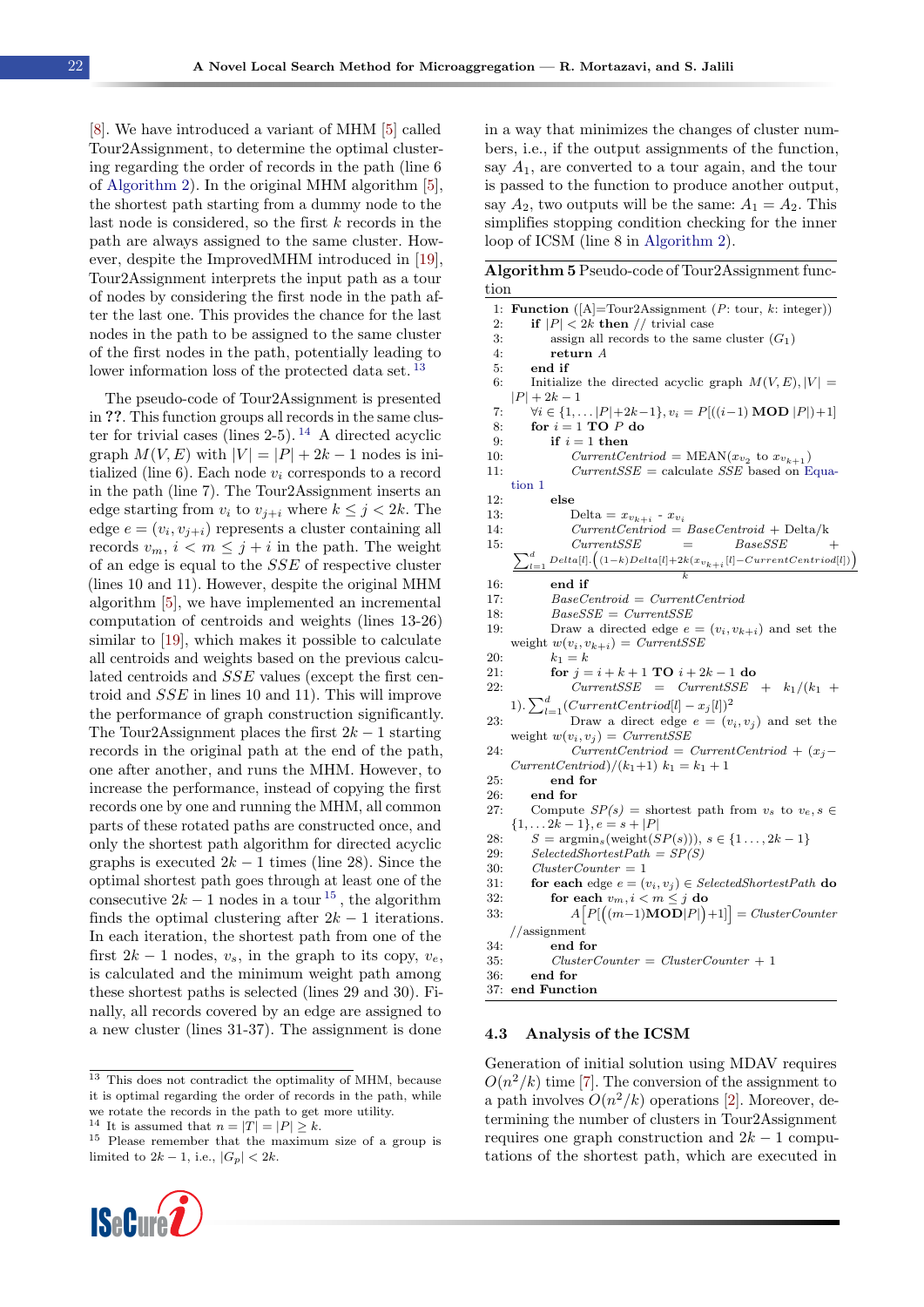$O(nk + nk^2)$ . Finding an improvement based on 1-opt or 2-opt heuristics requires considering all edges in H in the worst case and consumes  $O(n^2)$  time. The next step is to sort the improvements found and applying some of them in a greedy manner. The complexity of this part can be calculated based on the predefined pool size  $p_n$ , which may be set in a way that the complexity of the sort algorithm  $O(p_n \log p_n)$ is dominated by the complexity of other parts of the algorithm. Next part of the algorithm is about to calculate *Score*, and *Rank* for constructing  $H'$ . <sup>[16](#page-8-1)</sup> Calculating the Score and Rank of the groups requires  $O(n^2)$  and  $O(c + c \log c)$ , respectively. However, running the shortest path problem in  $H'$  and finding a negative cycle requires  $O(n + c + n^2)$  operations. Finally, applying the improvements (if any), needs at most  $O(c)$  changes in the assignment, which is dominated by  $O(n^2)$  complexity of the previous lines. Therefore, the time complexity of our algorithm is bounded by  $O(n^2)$ . However, as our experiments confirm, the time complexity is not an issue in practice. [17](#page-8-2)

#### <span id="page-8-0"></span>5 Experimental Results

In this section, we present the evaluation results of our algorithm.

#### 5.1 Configuration Settings

Three standard benchmark data sets in the SDC are Tarragona , Census , and EIA [\[20\]](#page-11-2), which are introduced in [Table 1.](#page-8-3) These data sets are used in multiple papers such as [\[9,](#page-10-9) [10,](#page-10-11) [13\]](#page-10-12). We have also introduced a Synthetic data set of 10000 records with 10 attributes. The data set contains 10 clusters of normally distributed data point around random cluster centers. [Table 2](#page-8-4) shows the results of ICSM on these data sets. In this table, Iteration denotes the number of rounds with improvements in the assignment. Moreover, the MAX\_ITERATIONS for **Synthetic** data set is set to 20 and 400, but is infinity for other data sets.

Additionally, the average results on 25 synthetic uniform distributed data sets are reported in [Table 2.](#page-8-4) Each data set consists of  $n = 100$  data records with  $d = 10$  numerical attributes drawn from [-1000, 1000] interval by simple random sampling. Another simulated test set contains 25 synthetic data sets, somehow similar to [\[10\]](#page-10-11)<sup>[18](#page-8-5)</sup> and [\[19\]](#page-11-1). Each data set has  $c = 5$ 

<span id="page-8-3"></span>Table 1. Benchmark data sets for microaggregation comparison [\[20\]](#page-11-2)

| data set  | number of data<br>records $(n)$ | number of numeric<br>attributes $(d)$ |
|-----------|---------------------------------|---------------------------------------|
| Tarragona | 834                             | 13                                    |
| Census    | 1080                            | 13                                    |
| EIA       | 4092                            | 11                                    |
| Synthetic | 10000                           | 10                                    |

<span id="page-8-4"></span>Table 2. Evaluation results of the proposed algorithm, ICSM in comparison with MDAV.  $Gain = 1 - (IL_{ICSM})/(IL_{MDAV})(\%)$  is used.

|                        |    |                   |       |                          |          | Data set k $IL_{MDAV} IL_{ICSM}$ Iterations Gain Time <sub>MDAV</sub> (s) Time <sub>ICSM</sub> (s) |                  |
|------------------------|----|-------------------|-------|--------------------------|----------|----------------------------------------------------------------------------------------------------|------------------|
|                        | 3  | 16.93             | 14.81 |                          | 174 12.5 | $\lt 1$                                                                                            | $\,1$            |
| Tarragona              | 5  | 22.46             | 20.69 | 238                      | 7.9      | <1                                                                                                 | $\mathbf{1}$     |
|                        | 10 | 33.19             | 30.7  | 127                      | 7.5      | < 1                                                                                                | $\mathbf 1$      |
|                        | 3  | 5.69              | 4.85  | 203                      | 14.8     | $\lt 1$                                                                                            | $\,2$            |
| Census                 | 5  | 9.09              | 7.78  | 205                      | 14.4     | < 1                                                                                                | $\overline{2}$   |
|                        | 10 | 14.16             | 11.93 | 210                      | 15.7     | < 1                                                                                                | 3                |
|                        | 3  | 0.48              | 0.36  | 29                       | 25       | < 1                                                                                                | $\boldsymbol{6}$ |
| EIA                    | 5  | 1.67              | 0.78  | 39                       | 53.3     | $\lt 1$                                                                                            | 8                |
|                        | 10 | 3.84              | 2.24  | 142                      | 41.7     | < 1                                                                                                | 26               |
|                        | 3  | 6.74              | 6.55  | 20                       | 2.8      |                                                                                                    | 15               |
|                        |    |                   | 6.17  | 400                      | 8.5      | $1^{\circ}$                                                                                        | 338              |
| Synthetic              | 5  | 10.3 <sup>°</sup> | 10.14 | 20                       | 1.6      |                                                                                                    | 13               |
|                        |    |                   | 9.02  | 400                      | 12.4     | $1^{\circ}$                                                                                        | 332              |
|                        |    |                   | 14.78 | 20                       | 1.1      |                                                                                                    | 12               |
|                        | 10 | 14.94             | 12.72 | 400                      | 14.9     | 1.                                                                                                 | 300              |
|                        | 3  | 32.68             | 27.95 | $\equiv$                 | 14.5     | < 1                                                                                                | < 1              |
| Sim-1 $^5$             |    | 48.65             | 42.87 | $\overline{\phantom{m}}$ | 11.9     | < 1                                                                                                | < 1              |
|                        | 10 | 67.52             | 63.92 |                          | 5.3      | $\lt 1$                                                                                            | $\lt 1$          |
|                        | 3  | 14.32             | 12.44 |                          | $-13.1$  | $<1\,$                                                                                             | < 1              |
| $\operatorname{Sim-2}$ | 5  | 23.56             | 20.13 |                          | $-14.6$  | $\lt 1$                                                                                            | $\lt 1$          |
|                        | 10 | 37.18             | 31.91 |                          | $-14.2$  | < 1                                                                                                | < 1              |
|                        | 3  | 15.51             | 12.65 |                          | $-18.5$  | $\lt 1$                                                                                            | $\lt1$           |
| $Sim-3$                | 5  | 23.96             | 20.31 |                          | $-15.3$  | < 1                                                                                                | < 1              |
|                        | 10 | 37.73             | 32.61 |                          | $-13.6$  | < 1                                                                                                | < 1              |

clusters, each of them contains  $n = 20$  multivariate Gaussian distributed data records around. All data records of a cluster center have mean value equal to the cluster center and the covariance matrix  $\sum_i$  =  $\sigma_i^2 I_d$ , where  $\sigma_i$  is randomly selected from [0.1, 0.3].  $I_d$ denotes the  $d \times d$  identity matrix. Centers are uniformly distributed over the d-dimensional hypercube of  $[0, 1]^d$ , where d is a random number between 4 and 8. These two test sets are named Sim-1 and Sim-2 , respectively. The Sim-3 test set is generated in the same manner of  $Sim-2$ , except that centers are selected from  $[0, 2]^d$ , which makes the data sets more clustered.

The information loss of ICSM for these data sets is reported in [Table 2.](#page-8-4) The average values of information utility improvements over MDAV method in terms of IL are also denoted as Gain. Moreover, the run



<span id="page-8-1"></span><sup>16</sup> However, there is no need to construct it in practice, since the shortest path algorithm over  $H'$  may be conducted using a simple index redirection, i.e., we resort the indexes of elements in the adjacency matrix of  $H$ , so that to include only finite edges of  $H'$ .

<span id="page-8-2"></span><sup>&</sup>lt;sup>17</sup> The ICSM is an anytime algorithm that can be stopped before its completion.

<span id="page-8-5"></span><sup>&</sup>lt;sup>18</sup> In the original paper, the number of clusters  $(c)$  and data records in a cluster  $(G_i)$  was chosen randomly.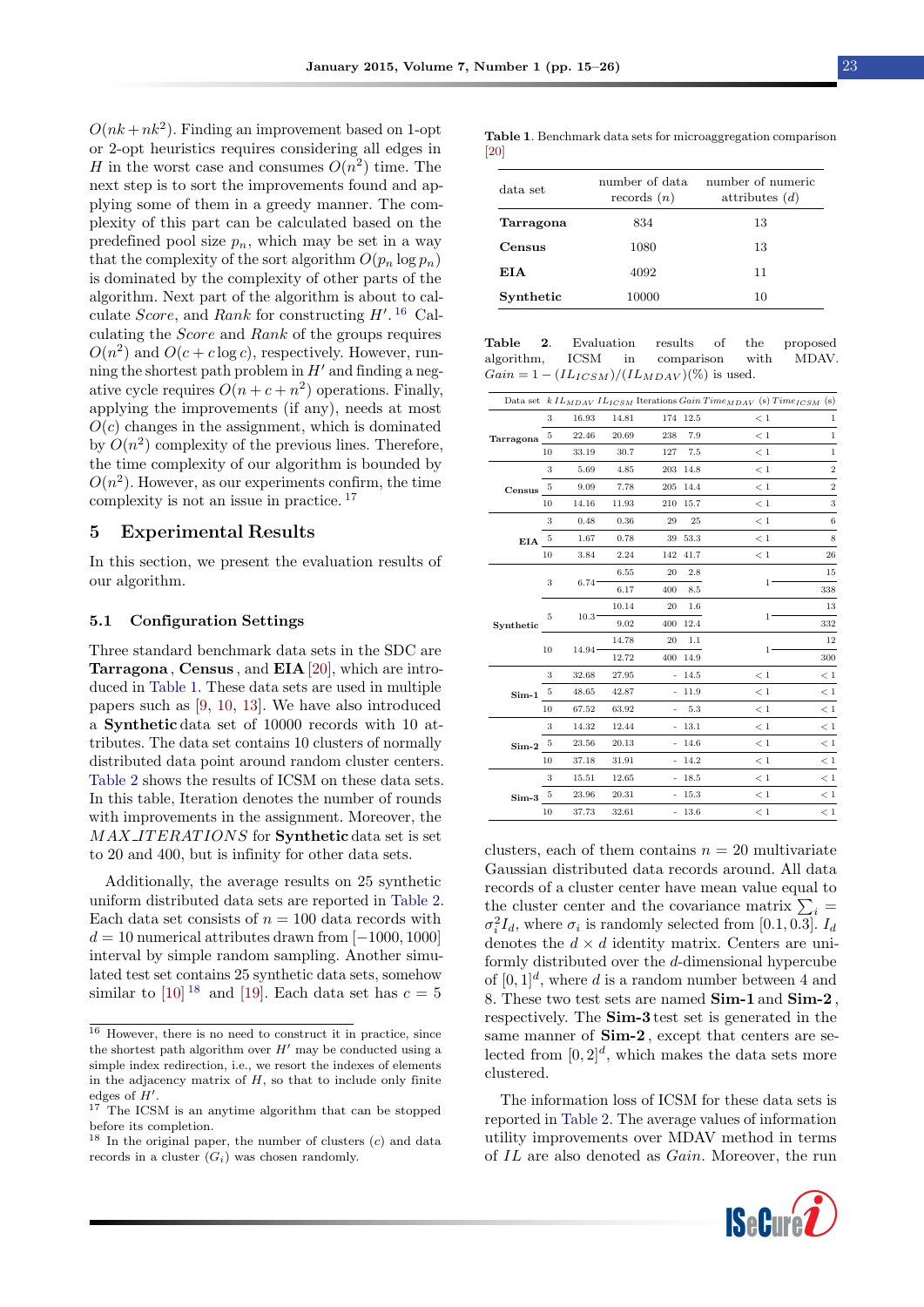time of the algorithm (best time out of 10 executions, excluding the time required for reading the input file), is also presented. In all tests, a regular PC with a Core i7, 2.5 GHz CPU and Windows 7 64-bits is used. The pool size  $p_n$  is set to 100.

The results confirm that ICSM always improves information loss in comparison with MDAV. This improvement reaches up to 53% for a clustered data set such as **EIA**. These improvements are at the expense of running time of the ICSM. However, this is not a major drawback in practice, since the whole process of anonymization is an off-line task.

### 5.2 Comparison of the ICSM with other Microaggregation Algorithms

To our knowledge, most results reported here are among the best results in the literature in terms of IL. This is due to the effectiveness of the introduced constraints toward optimizing IL of a solution. To show the superiority of ICSM, we have also compared the results of ICSM with nine other microaggregation methods on Tarragona and Census benchmark data sets. [19](#page-9-2)

[Table 3](#page-9-3) shows the complexities of these methods. The evaluation results are also presented in [Fig](#page-9-4)[ure 5.](#page-9-4) [20](#page-9-5) In all experiments, ICSM achieves the best results in terms of IL. These superiority is the results of considering the two main constraints of an optimal solution of a microaggregation algorithm, i.e., the exchange and migration constraints.

<span id="page-9-3"></span>Table 3. Some characteristics of microaggregation methods used in comparison

| Method              | Classification | Complexity      | Reference         |
|---------------------|----------------|-----------------|-------------------|
| <b>MDAV</b>         | Fixed size     | $O(n^2/k)$      | $\lceil 7 \rceil$ |
| GSMS-T <sub>2</sub> | Data Oriented  | $O(n^2 \log n)$ | $\left[10\right]$ |
| $\mu$ -Approx       | Data Oriented  | $O(n^2)$        | $\lceil 3 \rceil$ |
| M-d                 | Data Oriented  | $O(n^2)$        | $\lceil 8 \rceil$ |
| NPN-MHM             | Data Oriented  | $O(n^2)$        | $\lceil 8 \rceil$ |
| MDAV-MHM            | Data Oriented  | $O(n^2/k)$      | $\lceil 8 \rceil$ |
| MD-MHM              | Data Oriented  | $O(n^3/k)$      | $\lceil 8 \rceil$ |
| <b>TFRP</b>         | Data Oriented  | $O(n^2/k)$      | $\lceil 9 \rceil$ |
| <b>FDM</b>          | Data Oriented  | $O(n^2 \log n)$ | 15                |

<span id="page-9-2"></span><span id="page-9-1"></span> $19$  The results on **EIA** and **Synthetic** data sets show similar improvements and are omitted for brevity.

<span id="page-9-5"></span><sup>20</sup> All information loss values in [Figure 5](#page-9-4) are based on the referenced papers in [Table 3.](#page-9-3)



<span id="page-9-4"></span>

Figure 5. Comparison of ICSM with eight other microaggregation methods on Tarragona (top) and Census (bottom) data sets.

#### 5.3 Random Initialization of the ICSM

In this section, we repeat the experiments of the previous section, but a random assignment of records to clusters is utilized for initialization. These experiments are repeated for 1600 different perturbation of MDAV assignments for each data set and  $k$ , where the assignments of at most 20 randomly selected records are changed. We compared the IL results of the ICSM with LS [\[14\]](#page-10-13). The results are shown in [Table 4.](#page-10-17) This table confirms the superiority of the ICSM, since it usually reaches a more useful protected data set for the specified value of  $k$ , while at the same time required less random restarts than LS.

#### <span id="page-9-0"></span>6 Conclusion

In this paper, we presented a novel approach to reduce the information loss of microaggregation. The method involves 1-opt, 2-opt, and n-opt heuristics to satisfy migration and exchange constraints. Based on the proposed notation, these heuristics may be represented as negative cycles in a graph. Applying these improvements in an iterative manner may reduce the IL, especially in the first iterations of the algorithm. Regarding the evaluation results on multiple standard and synthetic data sets with different distributions, it has been shown that the method is superior to other heuristics proposed in the literature. This is due to the generality and effectiveness of the heuristics to satisfy some necessary conditions of an optimal solution. It is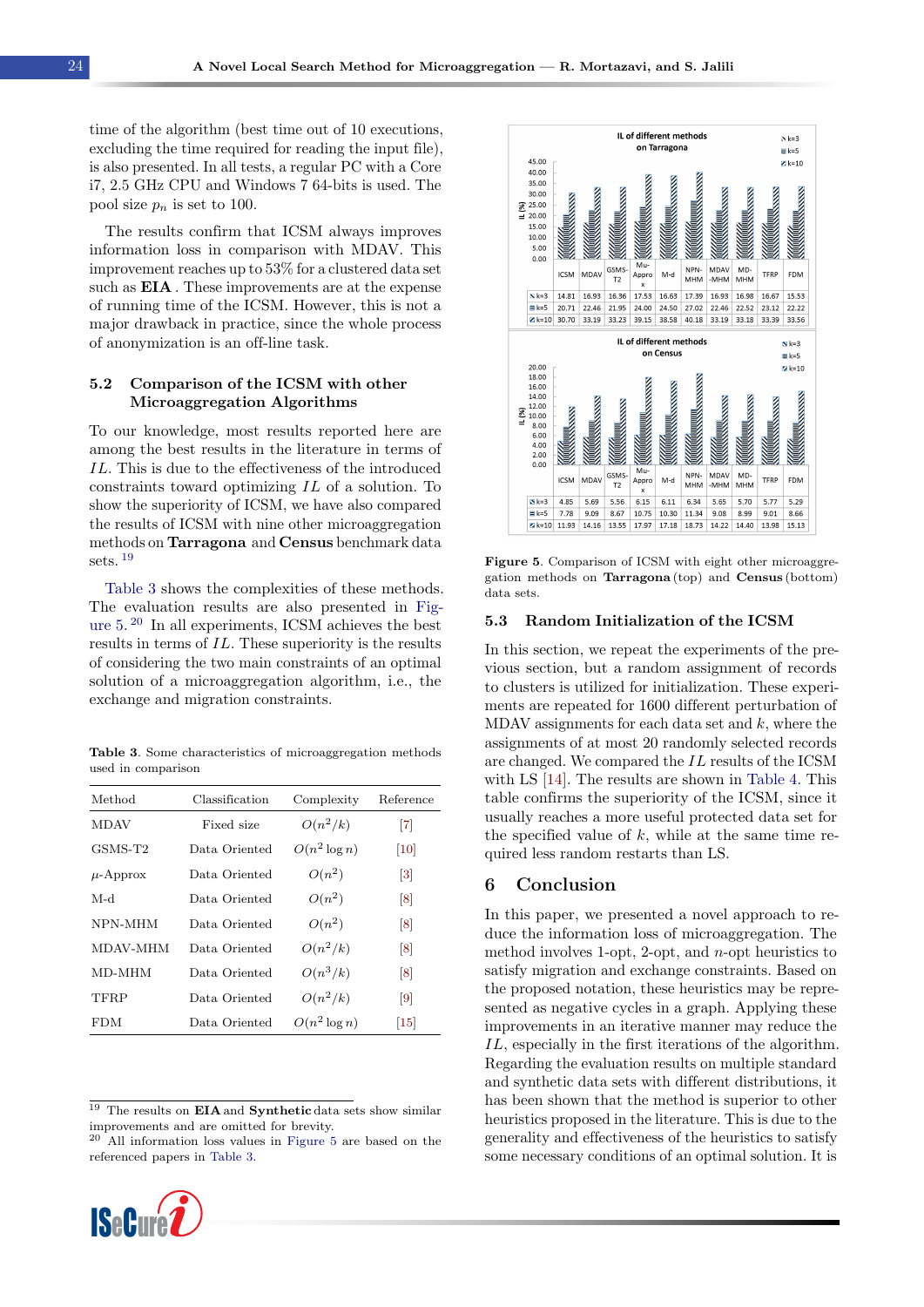| Data set  | $\boldsymbol{k}$ | $IL_{ICSM}$ | $IL_{LS}$ |
|-----------|------------------|-------------|-----------|
|           | 3                | 14.54       | 14.68     |
|           | $\overline{4}$   | 17.18       | 17.23     |
| Tarragona | 5                | 20.25       | 20.3      |
|           | 10               | 30.34       | 30.23     |
|           | 3                | 4.75        | 4.85      |
|           | $\overline{4}$   | 6.21        | 6.66      |
| Census    | 5                | 7.5         | 7.86      |
|           | 10               | 11.74       | 11.94     |
|           | 3                | 0.35        | 0.45      |
|           | $\overline{4}$   | 0.49        | 0.58      |
| EIA       | 5                | 0.74        | 1.2       |
|           | 10               | 1.95        | 2.45      |

<span id="page-10-17"></span>Table 4. Comparison of the best IL of ICSM and LS [\[14\]](#page-10-13) methods.

interesting to consider other heuristics to improve information utility after microaggregation, particularly for n-opt heuristic. This is considered as our future work to achieve more useful protected data.

#### Acknowledgment

This work has been supported by ITRC (Iran Telecommunication Research Center) under contract No. 12200/500.

#### References

- <span id="page-10-0"></span>[1] L. Sweeney. k-anonymity: A model for protecting privacy. International Journal of Uncertainty, Fuzziness and Knowledge-Based Systems, 10(5): 557–570, 2002. ISSN 0218-4885.
- <span id="page-10-1"></span>[2] J. Domingo-Ferrer, A. Solanas, and A. Martinez-Balleste. Privacy in statistical databases: kanonymity through microaggregation. In Proceedings of International Conference on Granular Computing, pages 774–777. IEEE, 2006.
- <span id="page-10-2"></span>[3] Josep Domingo-Ferrer, Francesc Sebé, and Agusti Solanas. A polynomial-time approximation to optimal multivariate microaggregation. Computers & Mathematics with Applications, 55(4):714–732, 2008.
- <span id="page-10-3"></span>[4] J. Domingo-Ferrer and J.M. Mateo-Sanz. Practical data-oriented microaggregation for statistical disclosure control. IEEE Transactions on Knowledge and Data Engineering, 14(1):189–201, 2002. ISSN 1041-4347.
- <span id="page-10-4"></span>[5] S.L. Hansen and S. Mukherjee. A polynomial algorithm for optimal univariate microaggregation.

IEEE Transactions on Knowledge and Data Engineering, 15(4):1043–1044, 2003. ISSN 1041-4347.

- <span id="page-10-5"></span>[6] A. Oganian and J. Domingo-Ferrer. On the complexity of optimal microaggregation for statistical disclosure control. Statistical Journal of the United Nations Economic Comission for Europe, 18(4):345–354, 2001. ISSN 0167-8000.
- <span id="page-10-6"></span>[7] Josep Domingo-Ferrer and Vicenç Torra. Ordinal, continuous and heterogeneous  $k$ -anonymity through microaggregation. Data Mining and Knowledge Discovery, 11(2):195–212, 2005. ISSN 1384-5810.
- <span id="page-10-10"></span>[8] Josep Domingo-Ferrer, Antoni Martínez-Ballesté, Josep Maria Mateo-Sanz, and Francesc Sebé. Efficient multivariate data-oriented microaggregation. The VLDB Journal, 15(4):355–369, 2006. ISSN 1066-8888.
- <span id="page-10-9"></span>[9] Chin-Chen Chang, Yu-Chiang Li, and Wen-Hung Huang. TFRP: An efficient microaggregation algorithm for statistical disclosure control. Journal of Systems and Software,  $80(11):1866 - 1878$ , 2007. ISSN 0164-1212.
- <span id="page-10-11"></span>[10] Costas Panagiotakis and Georgios Tziritas. Successive group selection for microaggregation. IEEE Transactions on Knowledge and Data Engineering, 25(5):1191–1195, 2013. ISSN 1041-4347.
- <span id="page-10-7"></span>[11] M. Laszlo and S. Mukherjee. Minimum spanning tree partitioning algorithm for microaggregation. IEEE Transactions on Knowledge and Data Engineering, 17(7):902–911, 2005. ISSN 1041-4347.
- <span id="page-10-8"></span>[12] Marc Solé, Victor Muntés-Mulero, and Jordi Nin. Efficient microaggregation techniques for large numerical data volumes. International Journal of Information Security, 11(4):253–267, 2012. ISSN 1615-5262.
- <span id="page-10-12"></span>[13] Jun-Lin Lin, Tsung-Hsien Wen, Jui-Chien Hsieh, and Pei-Chann Chang. Density-based microaggregation for statistical disclosure control. Expert Systems with Applications, 37(4):3256 – 3263, 2010. ISSN 0957-4174.
- <span id="page-10-13"></span>[14] Michael Laszlo and Sumitra Mukherjee. Iterated local search for microaggregation. Journal of Systems and Software, 100:15–26, 2015.
- <span id="page-10-14"></span>[15] Reza Mortazavi and Saeed Jalili. Fast dataoriented microaggregation algorithm for large numerical datasets. Knowledge-Based Systems, 67: 195 – 205, 2014.
- <span id="page-10-15"></span>[16] Sergio Martínez, David Sánchez, and Aida Valls. Semantic adaptive microaggregation of categorical microdata. *computers*  $\mathcal{C}$  security, 31(5):653– 672, 2012.
- <span id="page-10-16"></span>[17] Jun-Lin Lin, Pei-Chann Chang, Julie Yu-Chih Liu, and Tsung-Hsien Wen. Comparison of microaggregation approaches on anonymized data quality. Expert Systems with Applications, 37(12): 8161–8165, 2010.